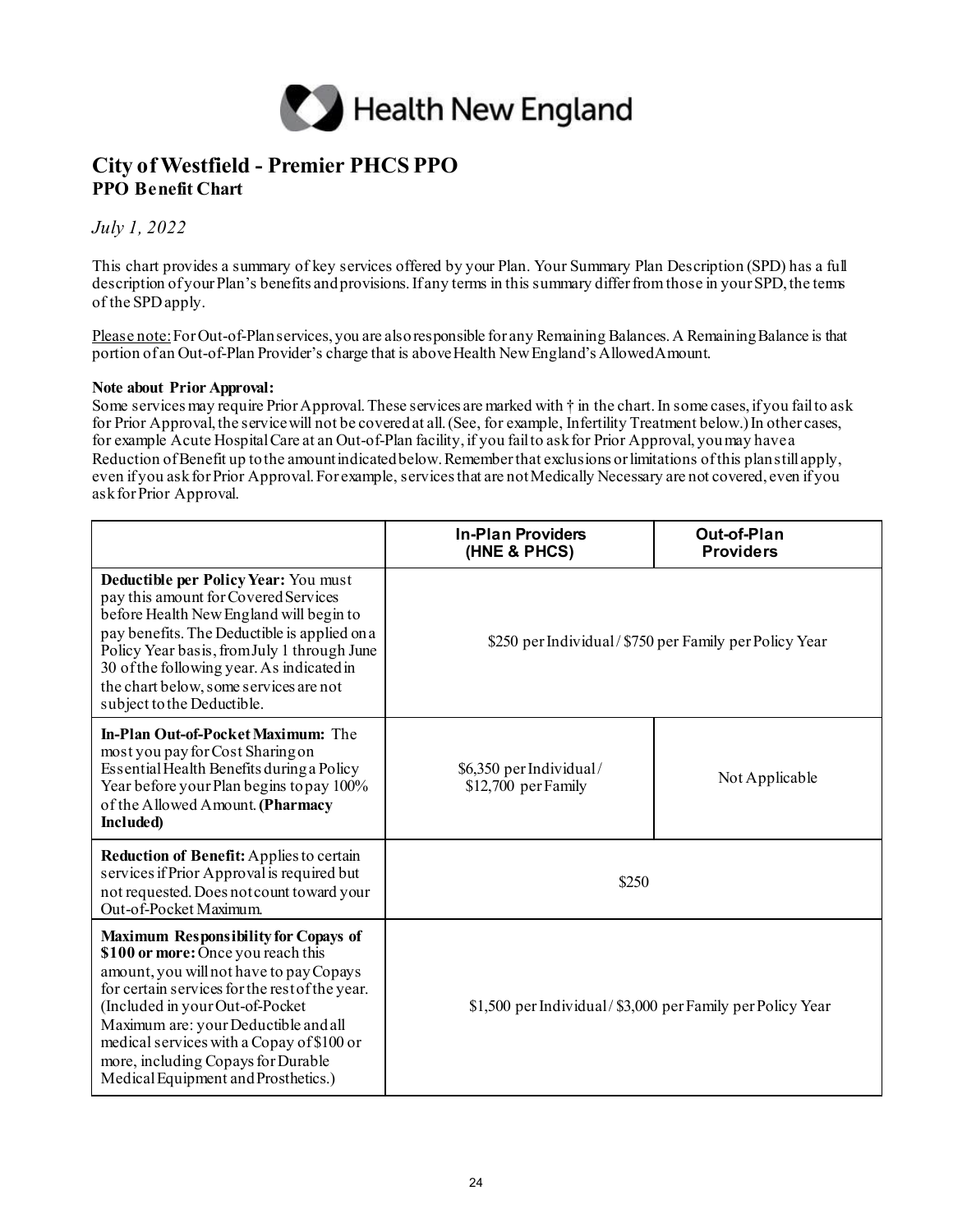| <b>Benefit</b>                                                                                                                                 | <b>Your Cost</b><br>In-Plan Providers (HNE & PHCS)         | <b>Your Cost</b><br><b>Out-of-Plan Providers</b>                       |
|------------------------------------------------------------------------------------------------------------------------------------------------|------------------------------------------------------------|------------------------------------------------------------------------|
| <b>Inpatient Care</b>                                                                                                                          |                                                            |                                                                        |
| Acute Hospital Care (elective<br>admissions to Out-of-Plan facilities<br>require Prior Approval)                                               | \$300 Copay per admission after<br>Deductible              | 20% Coinsurance after Deductible                                       |
| Skilled Nursing Facility and Inpatient<br>Rehabilitation $\dagger$ (Limited to 100 days<br>per Calendar Year)                                  | \$0 after Deductible & up to<br>\$250 Reduction of Benefit | 20% Coinsurance after Deductible & up<br>to \$250 Reduction of Benefit |
| <b>Preventive Care</b>                                                                                                                         |                                                            |                                                                        |
| <b>Adult Routine Exams</b>                                                                                                                     | \$0                                                        | 20% Coinsurance after Deductible                                       |
| Well Child Care                                                                                                                                | \$0                                                        | 20% Coinsurance after Deductible                                       |
| Child and Adult Routine Immunizations                                                                                                          | \$0                                                        | 20% Coinsurance after Deductible                                       |
| Routine Prenatal & Postpartum Care                                                                                                             | \$0                                                        | 20% Coinsurance after Deductible                                       |
| Routine Eye Exams<br>(Limited to 1 per Calendar Year)                                                                                          | \$0                                                        | 20% Coinsurance after Deductible                                       |
| Annual Gynecological Exams                                                                                                                     | \$0                                                        | 20% Coinsurance after Deductible                                       |
| Routine Mammograms                                                                                                                             | \$0                                                        | 20% Coinsurance after Deductible                                       |
| Screening Colonoscopy or Sigmoidoscopy<br>(Limited to 1 every 5 Years)                                                                         | \$0                                                        | 20% Coinsurance after Deductible                                       |
| Nutritional Counseling<br>(Limited to 4 visits per Calendar Year)                                                                              | \$0                                                        | 20% Coinsurance after Deductible                                       |
| Preventive Screenings Listed under<br>"Outpatient Preventive Care" in the<br>Covered Benefits Section of the SPD                               | \$0                                                        | 20% Coinsurance after Deductible                                       |
| <b>Outpatient Care</b>                                                                                                                         |                                                            |                                                                        |
| Primary Care Office<br>Visit (Non-Routine)                                                                                                     | \$20 Copay per visit                                       | 20% Coinsurance after Deductible                                       |
| Specialist Care Office Visit                                                                                                                   | \$35 Copay per visit                                       | 20% Coinsurance after Deductible                                       |
| Second Opinions                                                                                                                                | \$35 Copay per visit                                       | 20% Coinsurance after Deductible                                       |
| Hearing Tests in Specialist Office or<br>Outpatient Facility (other than routine<br>screenings covered as part of your<br>Annual Routine Exam) | \$35 Copay per visit                                       | 20% Coinsurance after Deductible                                       |
| Diabetic-Related Items:                                                                                                                        |                                                            |                                                                        |
| <b>Outpatient Services</b>                                                                                                                     | \$35 Copay per visit                                       | 20% Coinsurance after Deductible                                       |
| Lab Services                                                                                                                                   | \$0                                                        | 20% Coinsurance after Deductible                                       |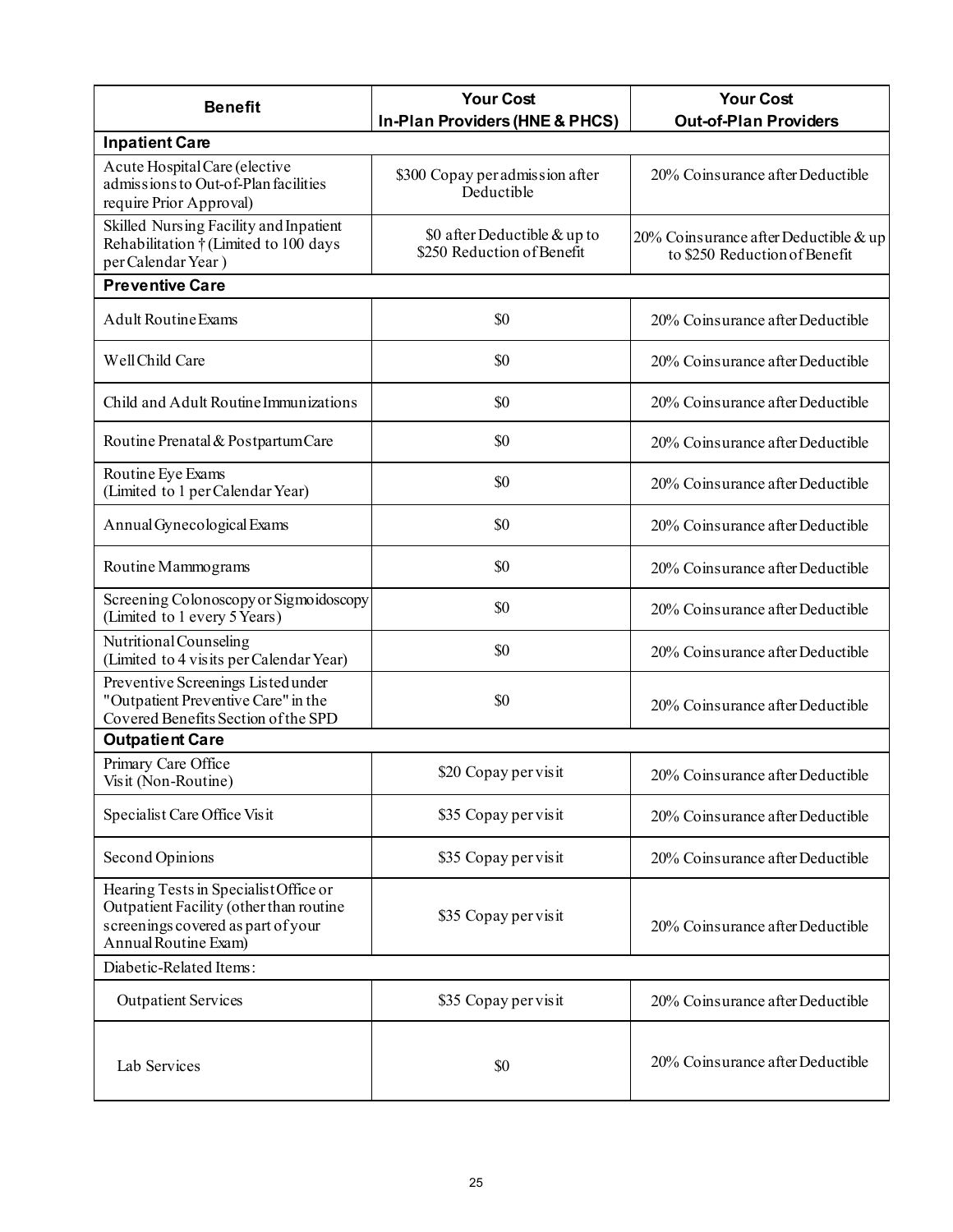| <b>Benefit</b>                                                                                                                                                                                                                                                                                                                                                                                                                                                             | <b>Your Cost</b><br>In-Plan Providers (HNE & PHCS)                                | <b>Your Cost</b><br><b>Out-of-Plan Providers</b>                                       |
|----------------------------------------------------------------------------------------------------------------------------------------------------------------------------------------------------------------------------------------------------------------------------------------------------------------------------------------------------------------------------------------------------------------------------------------------------------------------------|-----------------------------------------------------------------------------------|----------------------------------------------------------------------------------------|
| Radiological Services                                                                                                                                                                                                                                                                                                                                                                                                                                                      | \$0                                                                               | 20% Coinsurance after Deductible                                                       |
| Durable Medical Equipment (some<br>DME items require Prior Approval)                                                                                                                                                                                                                                                                                                                                                                                                       | 20% Coinsurance                                                                   | 20% Coinsurance after Deductible                                                       |
| Individual Diabetic Education                                                                                                                                                                                                                                                                                                                                                                                                                                              | \$35 Copay per visit                                                              | 20% Coinsurance after Deductible                                                       |
| Group Diabetic Education                                                                                                                                                                                                                                                                                                                                                                                                                                                   | \$20 Copay per session                                                            | 20% Coinsurance after Deductible                                                       |
| Emergency RoomCare (Copay waived<br>if admitted directly from the ER.)                                                                                                                                                                                                                                                                                                                                                                                                     | \$100 Copay per visit after Deductible                                            | \$100 Copay per visit after Deductible                                                 |
| Diagnostic Testing (some services,<br>including, but not limited to,<br>sigmoidoscopies, endoscopies,<br>colonoscopies, arthroscopies, needle<br>aspirations, and biopsies, are covered<br>under the Outpatient Surgical Services<br>and Procedures benefit)                                                                                                                                                                                                               | \$0 after Deductible                                                              | 20% Coinsurance after Deductible                                                       |
| Sleep Study†                                                                                                                                                                                                                                                                                                                                                                                                                                                               | \$0; and for PHCS providers without<br>Prior Approval, Member pays all<br>costs.) | 20% Coinsurance after Deductible;<br>without Prior Approval, Member<br>pays all costs. |
| Lab Services                                                                                                                                                                                                                                                                                                                                                                                                                                                               | \$0                                                                               | 20% Coinsurance after Deductible                                                       |
| Radiological Services: Ultrasound, X-<br>rays, Non-Routine Mammograms                                                                                                                                                                                                                                                                                                                                                                                                      | \$0                                                                               | 20% Coinsurance after Deductible                                                       |
| Diagnostic Imaging: CT Scans, MRIs,<br>MRAs, PET Scans, Nuclear Cardiac<br>Imaging†(Nuclear Cardiac Imaging<br>requires Prior Approval in all outpatient<br>settings, including outpatient facilities<br>and doctor's offices)                                                                                                                                                                                                                                             | \$100 Copay after Deductible<br>without Prior Approval, Member<br>pays all costs. | 20% Coinsurance after Deductible;<br>without Prior Approval, Member<br>pays all costs. |
| Outpatient Short-Term Rehabilitation<br>Services (Limited to 60 visits per calendar<br>year for physical or occupational therapy.<br>The calendar year limit does not apply to<br>services that are part of a home health<br>plan. The limit also does not apply when<br>services are provided to treat autism<br>spectrum disorder. Services that are part of<br>a home health plan and services provided<br>to treat autisms pectrum disorder require<br>Prior Approval. | \$20 Copay per visit per treatment type                                           | 20% Coinsurance after Deductible                                                       |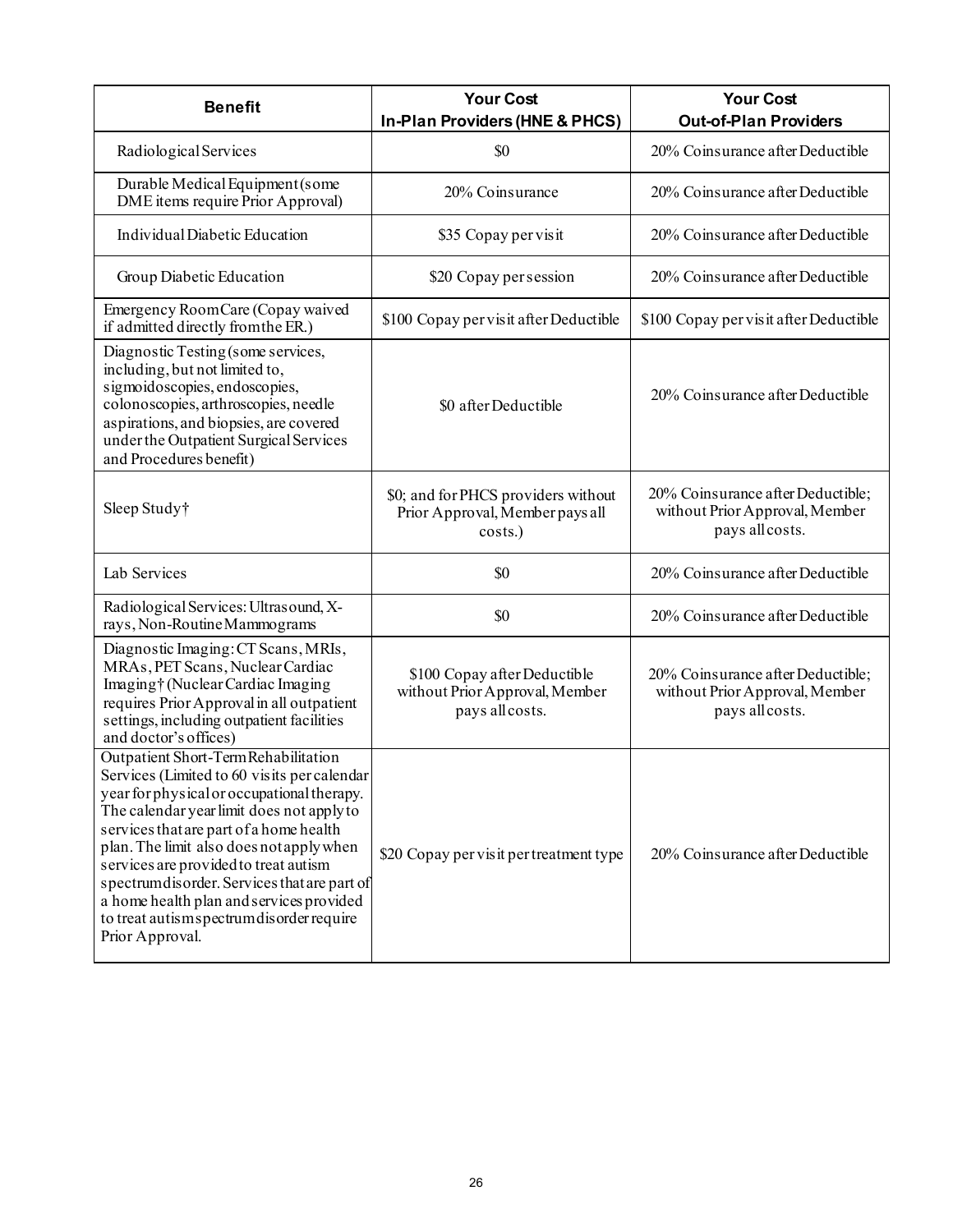| <b>Benefit</b>                                                                                                                                                                                           | <b>Your Cost</b>                                                                                         | <b>Your Cost</b>                                                                                             |
|----------------------------------------------------------------------------------------------------------------------------------------------------------------------------------------------------------|----------------------------------------------------------------------------------------------------------|--------------------------------------------------------------------------------------------------------------|
|                                                                                                                                                                                                          | In-Plan Providers (HNE & PHCS)                                                                           | <b>Out-of-Plan Providers</b>                                                                                 |
| Day Rehabilitation Program<br>(Limited to 15 full day or 1/2 day<br>sessions per condition per lifetime)                                                                                                 | \$25 Copay for 1 day or 1/2 day                                                                          | 20% Coinsurance after Deductible                                                                             |
| Early Intervention Services (Covered<br>for children from birth to age 3.)                                                                                                                               | \$0                                                                                                      | 20% Coinsurance after Deductible                                                                             |
| Applied Behavioral Analysis (ABA) to<br>treat Autism Spectrum Disorder†                                                                                                                                  | \$0                                                                                                      | 20% Coinsurance                                                                                              |
| Surgical Services and Procedures in an<br><b>Outpatient Facility</b>                                                                                                                                     |                                                                                                          |                                                                                                              |
| In a doctor's office                                                                                                                                                                                     | \$35 Copay                                                                                               | 20% Coinsurance after Deductible                                                                             |
| In all other settings                                                                                                                                                                                    | \$150 Copay after Deductible                                                                             | 20% Coinsurance after Deductible                                                                             |
| Allergy Testing and Treatment                                                                                                                                                                            | \$35 Copay per visit                                                                                     | 20% Coinsurance after Deductible                                                                             |
| Allergy Injections                                                                                                                                                                                       | \$0                                                                                                      | 20% Coinsurance after Deductible                                                                             |
| <b>Infertility Services</b>                                                                                                                                                                              |                                                                                                          |                                                                                                              |
| Some infertility services are covered<br>only for Massachusetts and<br>Connecticut residents. Some services<br>require Prior Approval.                                                                   |                                                                                                          |                                                                                                              |
| Office Visit                                                                                                                                                                                             | \$35 Copay per visit                                                                                     | 20% Coinsurance after Deductible                                                                             |
| Outpatient Surgery/Procedure                                                                                                                                                                             | \$150 Copay after Deductible and for<br>PHCS providers without Prior<br>Approval, Member pays all costs. | 20% Coinsurance after Deductible and<br>for PHCS providers without Prior<br>Approval, Member pays all costs. |
| Lab Test                                                                                                                                                                                                 | \$0 and for PHCS providers without<br>Prior Approval, Member pays all<br>costs.                          | 20% Coinsurance after Deductible                                                                             |
| Inpatient Care†                                                                                                                                                                                          | \$300 Copay per admission and for<br>PHCS providers without Prior<br>Approval, Member pays all costs.    | 20% Coinsurance after Deductible;<br>without Prior Approval, Member<br>pays all costs.                       |
| <b>Maternity Care</b>                                                                                                                                                                                    |                                                                                                          |                                                                                                              |
| Delivery/Hospital Care for Mother and<br>Child (Coverage for child limited to<br>routine newborn nursery charges. For<br>continued coverage, child must be<br>enrolled within 30 days of date of birth.) | \$300 Copay per admission after<br>Deductible                                                            | 20% Coinsurance after Deductible                                                                             |
| <b>Dental Services</b>                                                                                                                                                                                   |                                                                                                          |                                                                                                              |
| Surgical Treatment of Non-Dental<br>Conditions                                                                                                                                                           |                                                                                                          |                                                                                                              |
| In a Doctor's or Dentist's Office                                                                                                                                                                        | \$35 Copay per visit                                                                                     | 20% Coinsurance after Deductible                                                                             |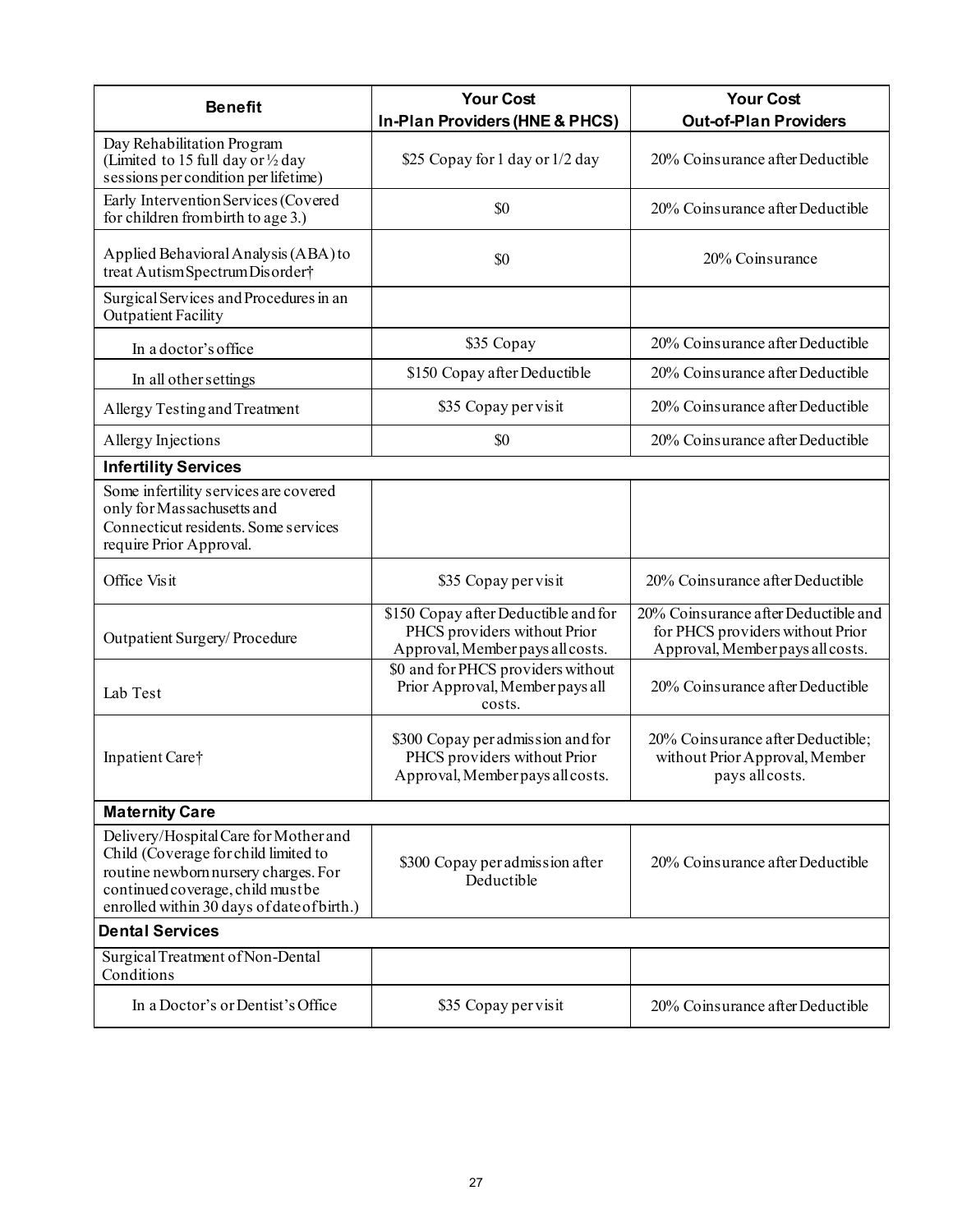| <b>Benefit</b>                                                                                                                                      | <b>Your Cost</b><br>In-Plan Providers (HNE & PHCS)    | <b>Your Cost</b><br><b>Out-of-Plan Providers</b>                       |
|-----------------------------------------------------------------------------------------------------------------------------------------------------|-------------------------------------------------------|------------------------------------------------------------------------|
| In a Hospital                                                                                                                                       | \$300 Copay per admission after<br>Deductible         | 20% Coinsurance after Deductible                                       |
| In an Outpatient Surgical Facility                                                                                                                  | \$150 Copay per visit after Deductible                | 20% Coinsurance after Deductible                                       |
| <b>Emergency Dental Care</b>                                                                                                                        |                                                       |                                                                        |
| In a Doctor's or Dentist's Office                                                                                                                   | \$35 Copay per visit                                  | 20% Coinsurance after Deductible                                       |
| In an Emergency Room(copay<br>waived if admitted directly from the<br>ER)                                                                           | \$100 Copay per visit after Deductible                | \$100 Copay per visit after Deductible                                 |
| Removal of impacted wisdom teeth                                                                                                                    |                                                       |                                                                        |
| In a Doctor's or Dentist's Office                                                                                                                   | \$35 Copay                                            | 20% Coinsurance after Deductible                                       |
| In a Hospital†                                                                                                                                      | \$300 Copay per admission after<br>Deductible         | 20% Coinsurance after Deductible                                       |
| In an Outpatient Surgical<br>Facility†                                                                                                              | \$150 Copay per visit after Deductible                | 20% Coinsurance after Deductible                                       |
| <b>Other Services</b>                                                                                                                               |                                                       |                                                                        |
| Home Health Care†                                                                                                                                   | \$0; and up to \$250 Reduction of Benefit             | 20% Coinsurance after Deductible & up<br>to \$250 Reduction of Benefit |
| Hospice Services†                                                                                                                                   | \$0; and up to \$250 Reduction of Benefit             | 20% Coinsurance after Deductible & up<br>to \$250 Reduction of Benefit |
| Durable Medical Equipment (some<br>DME items require Prior Approval)                                                                                | 20% Coinsurance                                       | 20% Coinsurance after Deductible                                       |
| Prosthetic Devices†                                                                                                                                 | 20% Coinsurance & up to \$250<br>Reduction of Benefit | 20% Coinsurance after Deductible & up<br>to \$250 Reduction of Benefit |
| Ambulance and Transportation<br>Services (non-emergency<br>transportation requires Prior<br>Approval)                                               | \$50 Copay perday                                     | \$50 Copay per day                                                     |
| Kidney Dialysis                                                                                                                                     | \$0                                                   | 20% Coinsurance after Deductible                                       |
| Nutritional Support $\dagger$ (not covered<br>without Prior Approval)                                                                               | \$0                                                   | \$0                                                                    |
| Cardiac Rehabilitation                                                                                                                              | \$35 Copay per visit                                  | 20% Coinsurance after Deductible                                       |
| Wigs (Scalp Hair Prostheses) for hair<br>loss due to treatment of any form of<br>cancer or leukemia. (Limited to 1<br>prosthesis per Calendar Year) | \$0                                                   | 20% Coinsurance after Deductible                                       |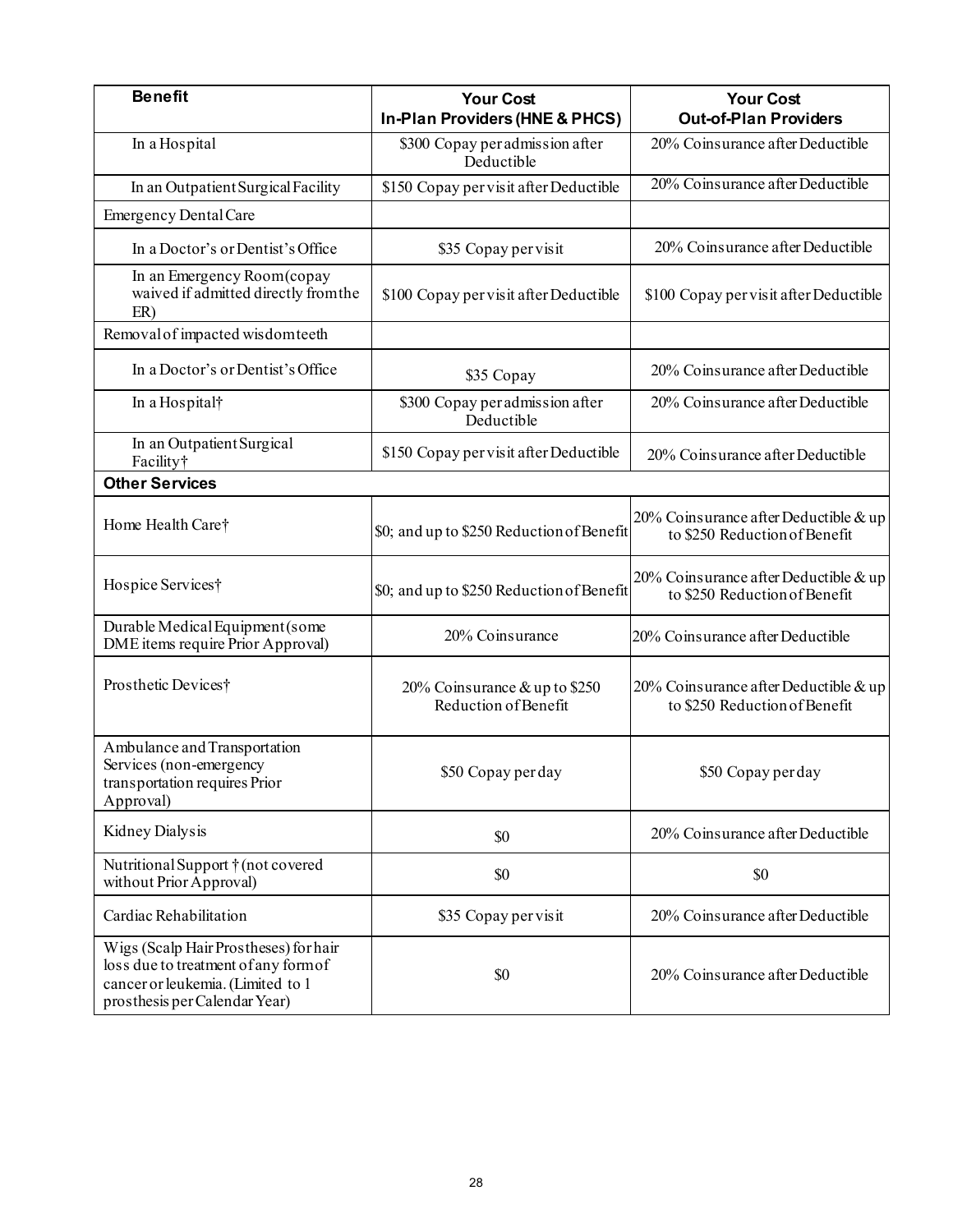| <b>Benefit</b>                                                                                                                                                                                                                                                                                                                                                      | <b>Your Cost</b>                                                                                                                                                                     | <b>Your Cost</b>                                                                                                                                                              |
|---------------------------------------------------------------------------------------------------------------------------------------------------------------------------------------------------------------------------------------------------------------------------------------------------------------------------------------------------------------------|--------------------------------------------------------------------------------------------------------------------------------------------------------------------------------------|-------------------------------------------------------------------------------------------------------------------------------------------------------------------------------|
|                                                                                                                                                                                                                                                                                                                                                                     | In-Plan Providers (HNE & PHCS)                                                                                                                                                       | <b>Out-of-Plan Providers</b>                                                                                                                                                  |
| Speech, Hearing, and Language<br>Disorders†(Prior Approval is required<br>for speech therapy services after the<br>initial evaluation.)                                                                                                                                                                                                                             | \$20 Copay per visit; and up to<br>\$250 Reduction of Benefit                                                                                                                        | 20% Coinsurance after<br>Deductible & up to \$250<br>Reduction of Benefit                                                                                                     |
| Hearing Aids † (Covered with Prior<br>Approval for Members age 21 and under.<br>The Plan covers the cost of one hearing<br>aid per hearing-impaired ear, every 36<br>months, up to maximum of \$2,000 for<br>each hearing aid.)                                                                                                                                     | 100% coverage up to \$2,000 per<br>device per ear (you are responsible<br>for all costs beyond maximum); and<br>for PHCS providers without Prior<br>Approval, Member pays all costs. | 100% coverage up to \$2,000 per<br>device per ear after Deductible (you<br>are responsible for all costs beyond<br>maximum). Without Prior Approval,<br>Member pays all costs |
| Human Organ Transplants and Bone<br>Marrow Transplants† (Without Prior<br>Approval, payments you make to Out-<br>of-Plan Providers for Deductible and<br>Coinsurance do not count toward your<br>Deductible or Out-of-Pocket<br>Maximum amounts.)                                                                                                                   | \$300 Copay per admission after<br>Deductible; and up to \$250 Reduction<br>of Benefit                                                                                               | 20% Coinsurance after<br>Deductible & up to \$250<br>Reduction of Benefit                                                                                                     |
| Behavioral Health (Includes Mental Health and Substance Use Disorder)                                                                                                                                                                                                                                                                                               |                                                                                                                                                                                      |                                                                                                                                                                               |
| Outpatient Services†                                                                                                                                                                                                                                                                                                                                                | \$20 Copay per visit                                                                                                                                                                 | 20% Coinsurance after Deductible                                                                                                                                              |
| Inpatient Services†                                                                                                                                                                                                                                                                                                                                                 | \$300 Copay per admission after<br>Deductible and up to<br>\$250 Reduction of Benefit                                                                                                | 20% Coinsurance after Deductible and<br>up to \$250 Reduction of Benefit                                                                                                      |
| <b>Chiropractic Services</b>                                                                                                                                                                                                                                                                                                                                        |                                                                                                                                                                                      |                                                                                                                                                                               |
| Visits to a chiropractor (Limited to 20<br>visits per Calendar Year. After your<br>first visit to an In-Plan Provider, your<br>chiropractor must get authorization for<br>services to be covered by OptumHealth.<br>OptumHealth will work with your In-<br>Plan chiropractor to determine the<br>appropriate level of Covered Services<br>to treat your condition.) | \$35 Copay per visit<br>(chiropractors participating with<br>OptumHealth)                                                                                                            | \$35 Copay per visit then,<br>20% Coinsurance                                                                                                                                 |
| <b>Wellness Services</b>                                                                                                                                                                                                                                                                                                                                            |                                                                                                                                                                                      |                                                                                                                                                                               |
| Fitness Reimbursement Program                                                                                                                                                                                                                                                                                                                                       | \$150 per family per Calendar year                                                                                                                                                   |                                                                                                                                                                               |
| Weight Watchers Reimburs ement<br>Program                                                                                                                                                                                                                                                                                                                           | \$150 per family per Calendar year                                                                                                                                                   |                                                                                                                                                                               |